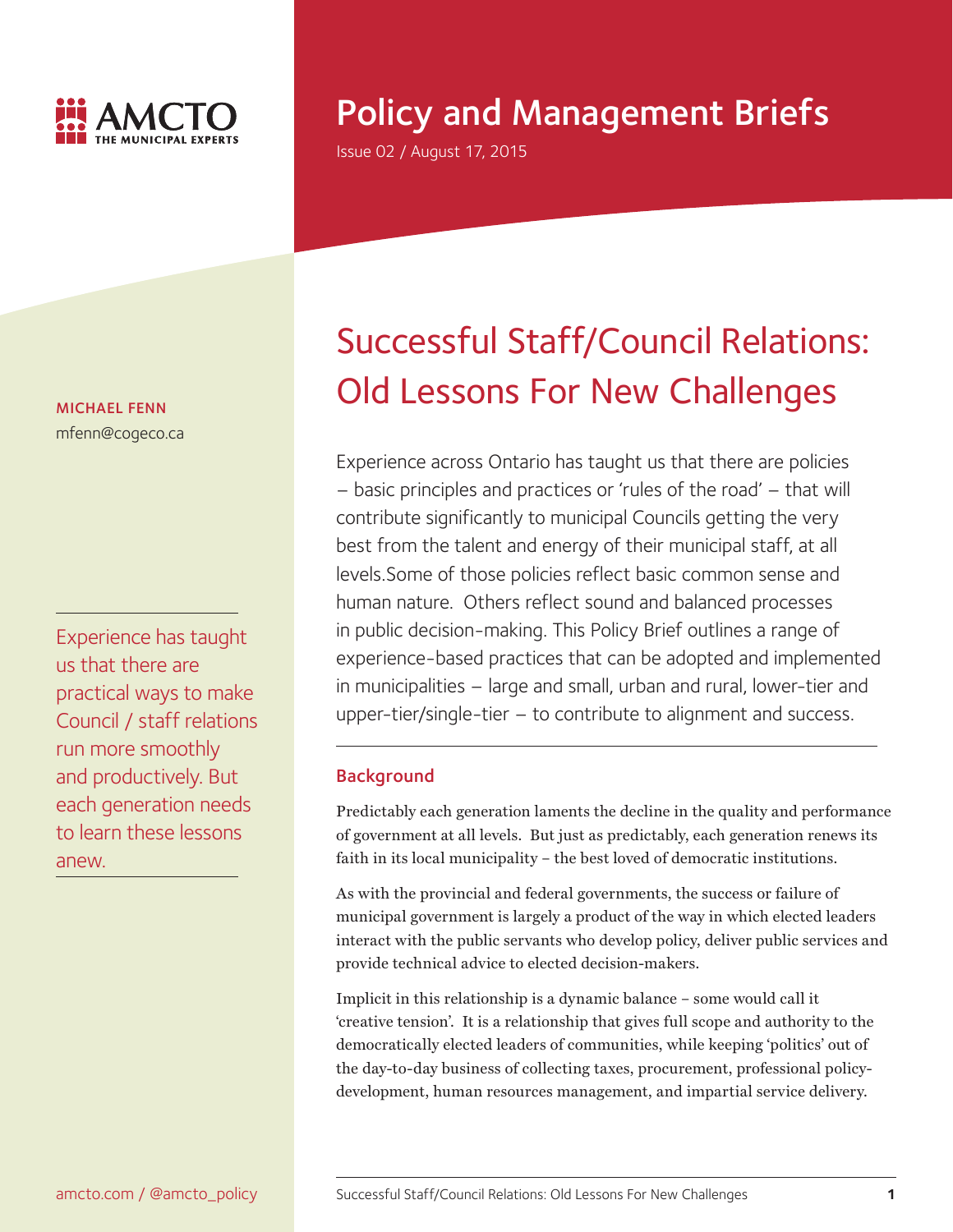#### ABOUT THE AUTHOR

**Michael Fenn** has served as an Ontario Deputy Minister under three Premiers, municipal chief administrator for Hamilton-Wentworth Region and the City of Burlington, and the CEO of Metrolinx and the Mississauga Halton LHIN. He is a recipient of the Lieutenant Governor's Medal of Distinction in Public Administration for Ontario, the AMCTO's Prestige Award, and the OMAA's Robert Baldwin Award. In 2010, he was one of two Ontarians, added to the Association of Municipalities of Ontario's Honour Roll.

Michael is now a management consultant and a Senior Advisor with the consulting firm StrategyCorp. He serves on the Boards of the OMERS AC pension fund, and the Toronto Board of Education's realty arm, the Toronto Lands Corporation.

### Statutory Officers and Corporate Officers

The efforts to 'keep politics out' of some public duties are reflected in municipal officers such as Clerks, Treasurers, Chief Building Officials and Fire Chiefs, who all enjoy independent legal status for key duties that are insulated from political interference.

Likewise, the municipal reform movement that gave rise to city managers and chief administrative officers reflected a desire to distinguish politics from professional management in the conduct of public affairs in municipalities. After generations of 'political management' in cities large and small across North America, in the tradition of New York's Tammany Hall and the Chicago Political Machine, the Council/manager system aimed to achieve this goal by assigning corporate executive and managerial responsibilities to senior professional management staff.

# Executive Control and Political Staff

In Ottawa and Queen's Park, our generation has seen the bilateral relationship between elected representatives and senior public servants develop into a "triangular" relationship, which now includes political staff working as intermediaries and interpreters in the public decision-making process. We are also witnessing a trend to greater centralization of political executive power, at all three levels of government. MP Michael Chong and municipal authority Richard Tindal, among others, have been arguing that we need to reinvigorate our commitment to the Westminster model of parliamentary democracy, with its tradition of strong Ministers and responsible ministries, and more autonomy for individual Members of Parliament and public servants.

In Ontario's larger municipalities, these same patterns are becoming more evident, with the same impact on the relationship between elected leaders and management staff. This trend is most obvious when it is proposed to make mayors and other 'Heads of Council' more than first-among-equals in relation to their Council colleagues and to play a managerial role in relation to staff.

Despite these developments and in the absence of municipal reform legislation, there do appear to be areas where better policies and practices at the municipal level could help to improve the quality of the relationship between elected representatives and their municipal management staff.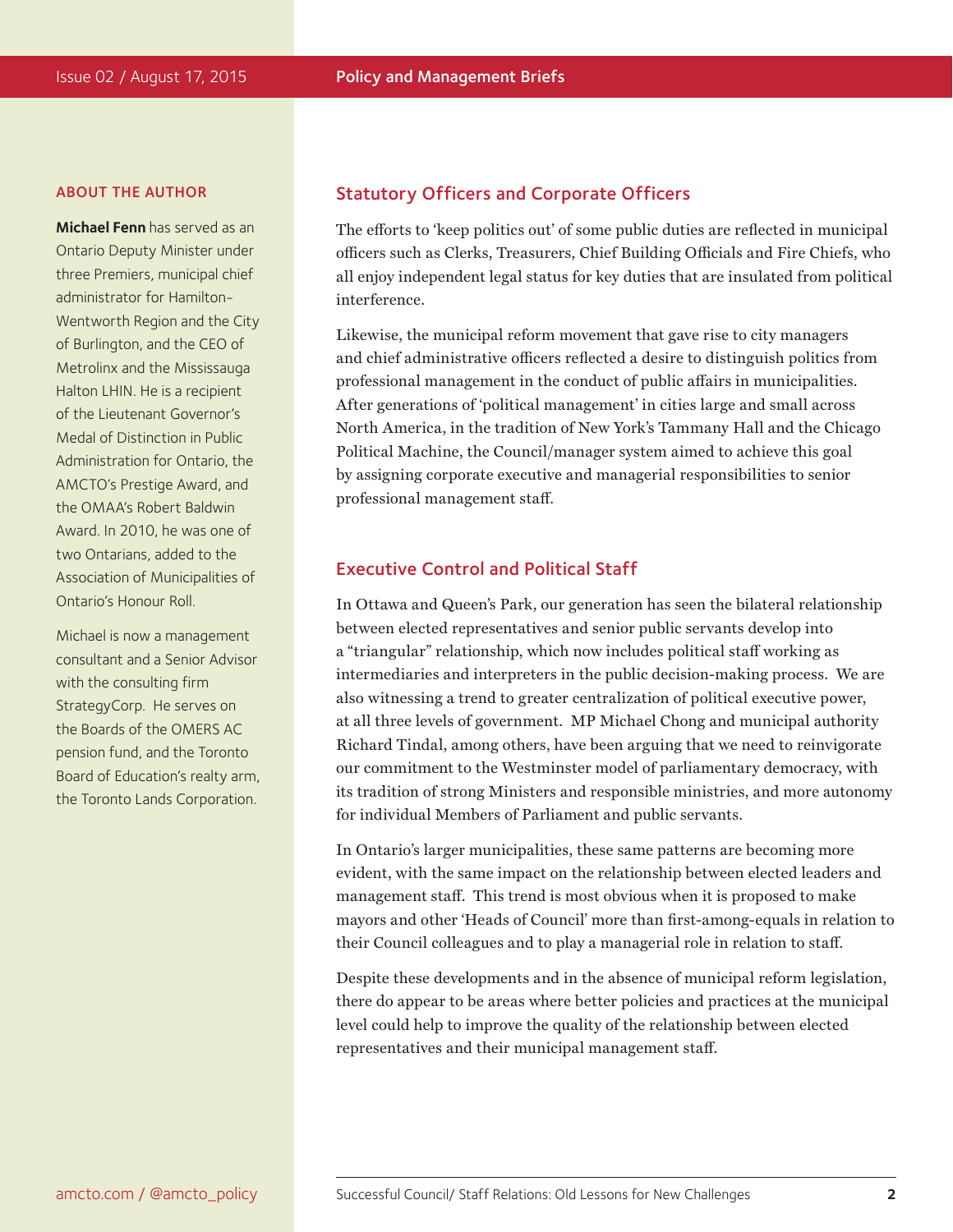# No matter how good - or how bad - the relationship might be between staff and Council, it is always dynamic and should be treated as a 'work in progress.'

# 'Old' Policies for New Realities

As legislators, municipal Council members already know that it is exceedingly difficult to legislate and institutionalize good behaviour and common sense. With that experience as a point of departure, the best way to build good Council/ management relations is to adopt norms and conventions that provide reasonable and flexible guidance. Some suggest that effective Council / staff policies must be based more on a mutual understanding of the 'rules of the game', rather than more rule-making by the Province, or municipal councils.

Although the lesson is not always remembered, the inquiries by Justices Gomery, Bellamy, O'Connor and Cunningham, and the recurrent advice of municipal Integrity Commissioners, teach us this age-old truth: With public ethics and the conduct of the public's business, it is not usually the case that we have insufficient rules and laws. Rather, we need to draft our rules and laws in a way that makes them reasonable and practical, and have the courage and determination to make them work.

No matter how good – or how bad – the relationship might be between staff and Council, it is always dynamic and should be treated as a 'work in progress'. As such, it is important for elected representatives and staff to view their relationship as a working partnership. Although both partners are not always going to agree on everything, each partner is absolutely essential to the other.

# Similar Goals, Different Roles

While the ultimate goals of both Council members and management staff may be similar, how each gets to that goal reflects their fundamentally different roles. From the staff viewpoint, any major initiative will have practical administrative, logistical and budgetary dimensions. From the elected representative's position, an initiative may pose policy, precedence, or community considerations. It is vital that each party in the relationship understand its own goals, as well as understanding and respecting the goals and responsibilities of the other.

Sometimes, the relationship can be a little lopsided. After all, municipal staff are often long serving, while each election produces new members of Council and changed public priorities. There will always be a learning curve for newly elected representatives and, for staff, an "adjustment" period, as they learn about their new political 'masters'. For many municipal elected representatives, it is their first foray into elected public service. They need to learn the ropes – how Council operates, what staff do and don' t do, and how to get things done.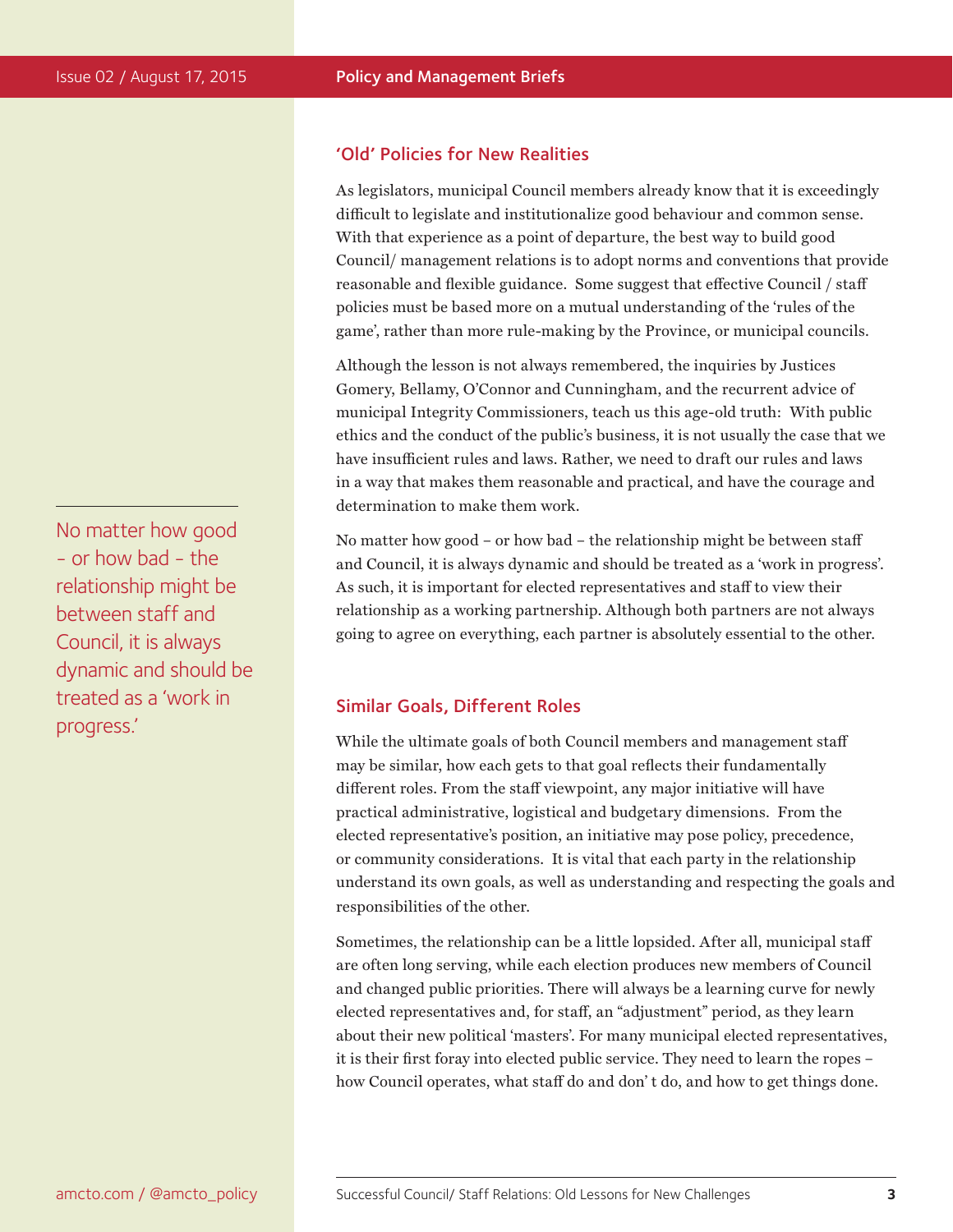Senior municipal staff usually see it as their duty to guide new Council members through the system. Staff must provide the support and information that elected representatives need to help them understand their roles and responsibilities. This is a foundation of any good working relationship.

Communities need to feel that their Council and staff are working in harmony to the community's benefit. Conflict reduces and erodes that public trust. It also undermines the investment climate and can weaken public confidence in the democratic process at the local level.

# Ten Policies, Practices and Principles for Good Council/Staff Relations

#### **1. All Council members are equal**

No matter how well or poorly staff and elected representatives interrelate, staff should avoid favouritism or the appearance of favouritism. Whatever their differences in experience and abilities, all Council members must be treated equally by staff.

Although it may seem somewhat "stiff" or "stuffy", the most successful senior municipal managers promote a formal relationship between municipal staff and elected representatives, especially during public meetings or business dealings. This ranges from the customary – like using the proper titles and avoiding first names in public meetings – through to more substantive measures. It is important to reinforce in the eyes of the public and all staff the dignity of public office, irrespective of the incumbent.

It is also essential to treat Council as a collective decision-making body, not just a collection of individuals. In many municipalities, municipal staff have a longstanding tradition that they will not give special treatment to the committee chairs or to the ward councillors on things that could be seen as disadvantaging other Council members.

Everyone recognizes that the mayor, regional chair, warden, or reeve is expected to be the leader of council and a "first among equals." With that Head of Council role comes a daily interaction with the CAO. Despite this relationship, CAOs may find it prudent or necessary, on occasion, to act in a way that demonstrates that they know they are working for the whole council.

#### **2. The politics of management and management of politics**

There's a difference between policy and management. Elected representatives are responsible for giving political direction, for ensuring that management systems work properly, and for deciding issues once staff, the public and

Communities need to feel that their Council and staff are working in harmony to the community's benefit. Conflict reduces and erodes that public trust.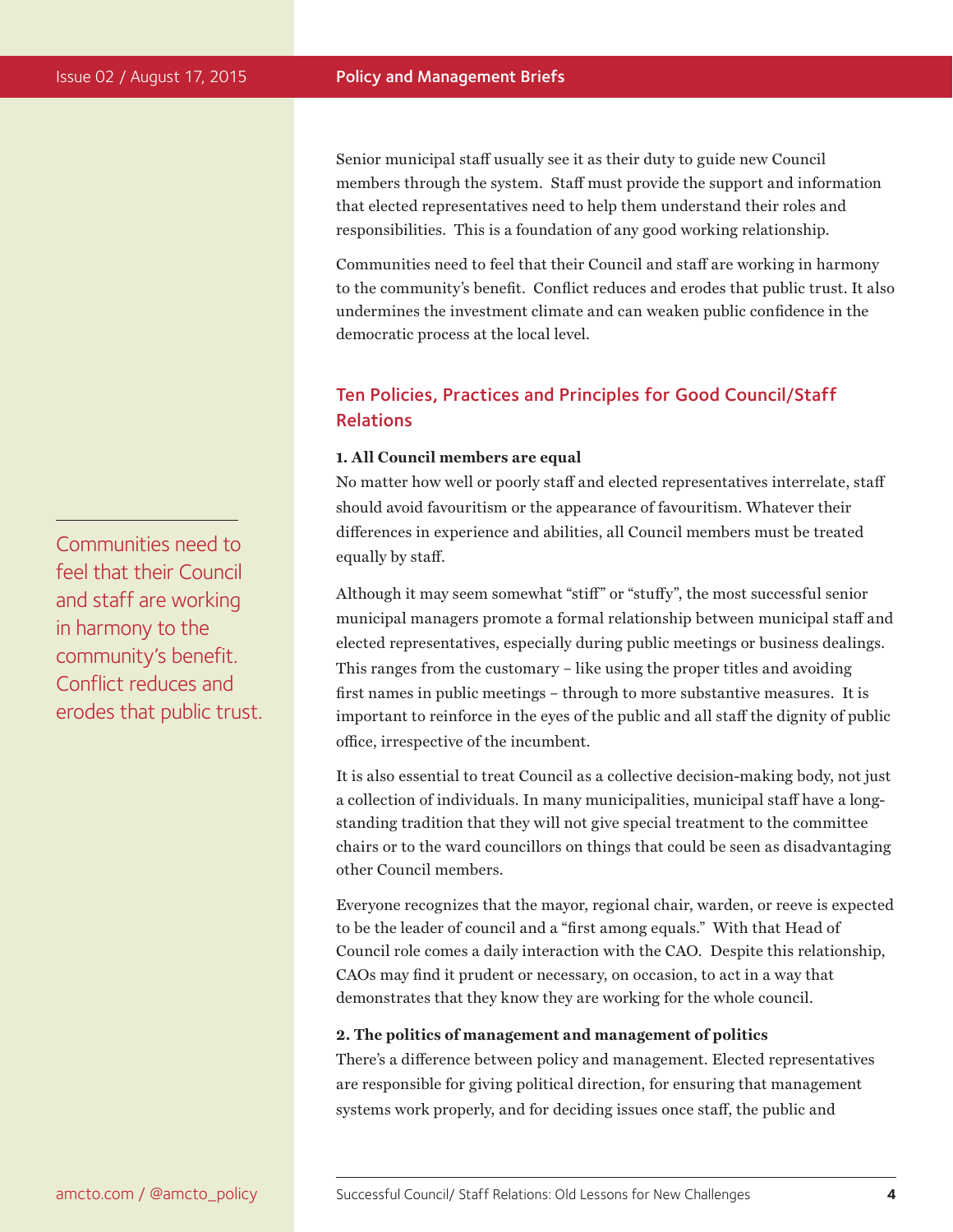fellow Council members have been heard. Whatever their professions or work experience in private life, elected representatives at the municipal level are not elected to be managers or technical experts. They are elected to represent their community. As a result, Council members must ensure that they don't involve staff in political lobbying or try to influence a staff report.

Likewise, civil servants are not hired to play a political role. Staff are paid to research policy issues, to give Council their best professional judgment, and to accept and implement effectively whatever council decides, even if it is something staff did not recommend...especially if it is something staff did not recommend.

Staff are hired to offer viable policy options, but also to make recommendations, whether that is welcome or not. Council may not like a recommendation, and certainly may not accept it. But both Council and the CAO should insist that every substantive report come with specific recommendations that reflect staff's best advice.

The corollary is that staff should not get involved with an issue after it has been dealt with by standing committee and a committee recommendation has been made to Council--except to provide new information or information that Council should have before making its decision (e.g., a legal or cost implication that was unknown earlier).

As the two people at the fulcrum of the Council/staff relationship, it is the shared responsibility of the Head of Council and the CAO to ensure that this important "good governance" balance is maintained.

The principles underlying this policy are simple: for Council, "Policy is yours, but management is management's." To promote good relationships, staff must respect democracy, and Council members must respect professional management and professional opinion.

Which brings us to the third policy, respect….

#### **3. R-E-S-P-E-C-T**

To borrow from Aretha Franklin, the first ingredient in any good relationship is a climate of mutual respect. That can be easier said than done, when public criticism of staff is a tempting course and often popular with the media.

No matter what type of relationship exists between staff and Council, the core must be respect for one another: respect for each other's intelligence and professionalism; respect for the challenges that each 'side' faces; and, respect for the fact that we're all trying to serve the best interests of our communities and our citizens.

As the two people at the fulcrum of the Council/ staff relationship, it is the shared responsibility of the Head of Council and the CAO to ensure that this important "good governance" balance is maintained.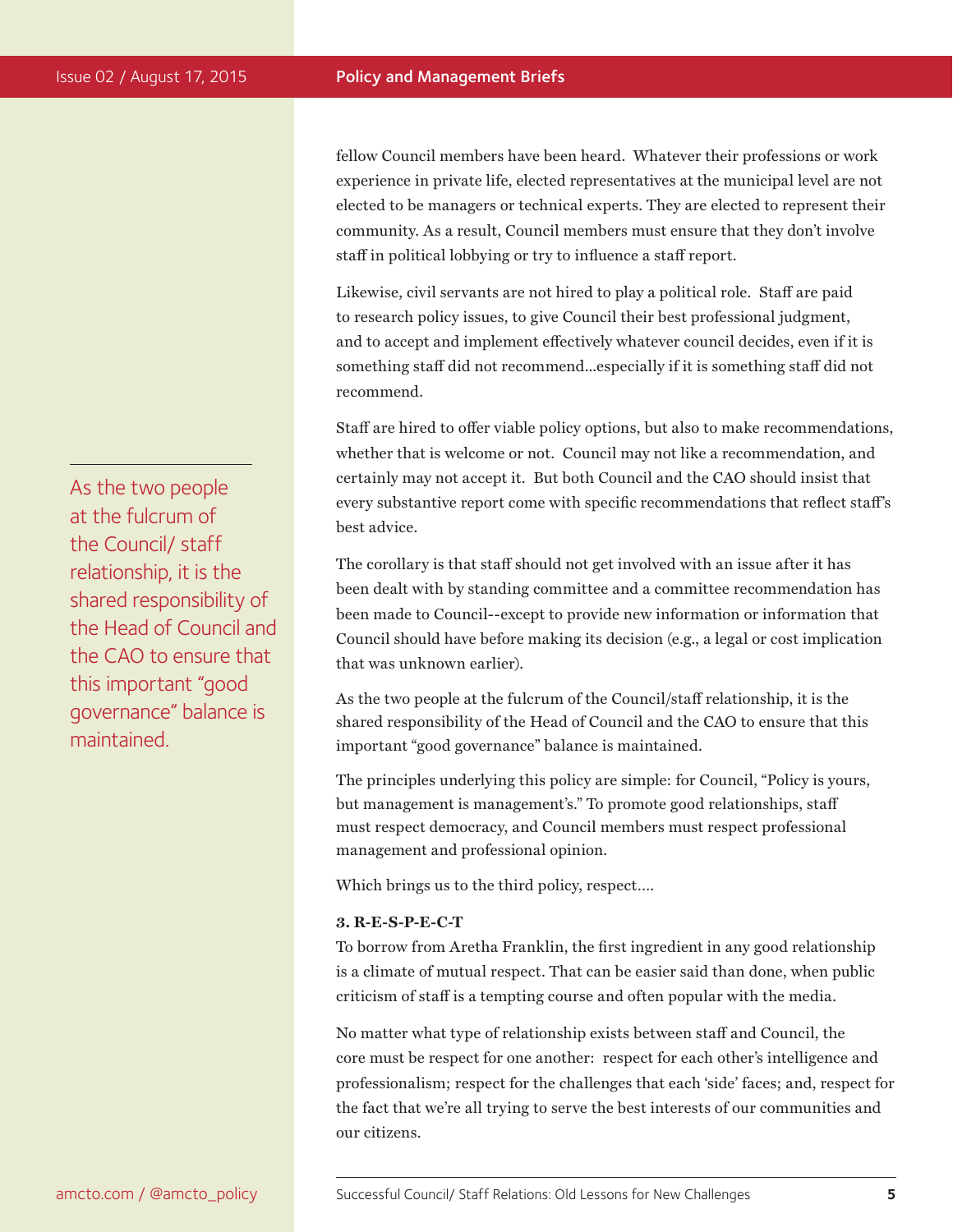There's also a very practical reason to follow this 'golden rule." Good municipal staff can be hard to find and harder, and expensive, still to replace. Jobs with a good Council and a good municipality are attractive to good staff. Poor Councilstaff relations are widely known 'in the trade' and a reason that competent staff avoid a municipality.

*What you call me tells me (and the community) what you think of me* As we all know, language is an important component of a respectful relationship. Often quite innocently, language can sour a relationship, or support it. Take the word "bureaucrat" for instance. The primary definition of a bureaucrat is an official in a bureaucracy. The secondary definition is 'an inflexible or insensitive administrator.' To many, especially civil servants, the word bureaucrat connotes an uncaring, distant, disdainful functionary. Many people already feel negatively about governments, politicians and public employees, without public officials themselves adding to it.

Municipal staff generally prefer to be known as 'management', or by their correct professional titles, or even as simply 'staff', just the same as employees of private sector companies and other civil organizations would.

On the same note, the term "politician" can conjure up many negative public images. Most municipal councillors do not view their role as a career or a trade, but as an opportunity to serve the community, with the support of their fellow citizens. It's an honour to be elected in a democratic process. Using terms like councillors or "elected representative" reinforces that more noble impression.

#### **4. No surprises**

#### *"When you look good, we look good" - and vice versa.*

A major hotel chain once recommended itself by promising its guests would face "no surprises". It's a good foundation for Council/ staff relations, too. As a general rule in municipal government, working together produces the best results.

Staff generally take the view that when Council members look competent and goal-oriented, that reflects well on the whole organization, including staff. That's why Council members are cautioned against crafting program ideas or important policy decisions in a vacuum or "on the run", such as during a Council meeting in response to a public delegation's request or complaint.

With that same objective in mind, it is always a matter of good professional courtesy for Council members to warn staff ahead of time if they are going to raise an issue or criticize staff's actions. That will ensure that they receive an intelligent and informed response. It will also avoid the risk of embarrassing or undermining a Council member publicly, with information of which they were unaware. For the same reason, it is unfair to other Council members for a Council member to announce at a Council meeting, "I've spoken to staff and

As well all know, langauge is an important component of a resplectful relationship...language can sour a relationship, or support it.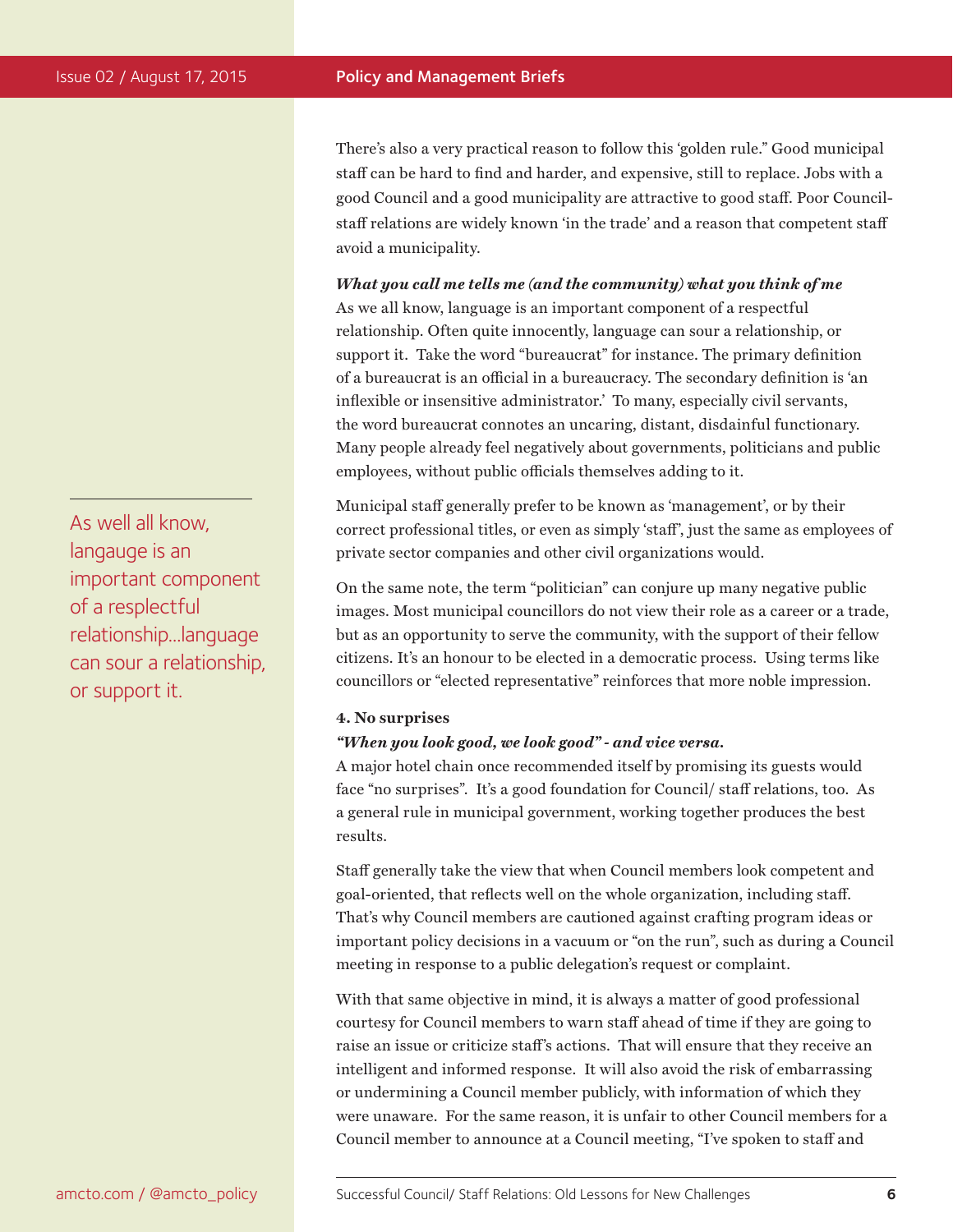they agree with me." Staff speaks for itself, usually in writing at Council, or in person at Committee or Council.

Finally, it is important to get things right when acting as a legislator. If a Council member is going to move a new motion, an amendment to a staff recommendation, or a formal Staff Direction, at Committee or Council, he/ she should ask the Clerk's Department or the appropriate member of senior management for their opinion on the exact wording. If they're professionals, staff won't argue the case with you, but they will assist in ensuring that your motion has no obvious flaws or inaccuracies.

#### **5. Dirty Laundry**

Most sensitive observers would tell federal, provincial and municipal officials not to air dirty laundry in public. But we see it reported almost daily in the media.

Why? In part, because it's the media's job to produce informative, entertaining journalism. Conflicts make for interesting stories; collegial decision-making yields better results, but duller reading.

There are likewise many reasons why Councils should discourage acrimonious debate and personal attacks. For one, it leads to dissatisfaction and a loss of competent staff. It also looks bad on elected representatives themselves. Fundamentally, the public doesn't want to see municipal officials air their grievances with one another in a public forum. They expect them to do the job that they were hired or elected to do.

We operate in a political arena, with all that implies. As a result, a Council member may quite properly – or even simply for political reasons – accuse staff of being incorrect, lacking in research or creativity, being insensitive to community concerns, or being too slow to deal with an issue. Staff may not like it, but it's the right of the democratically elected representative to say such things. The unpleasant fact is that staff may be an easy target. They may not like it, but on the other hand, they don 't have to stand for re-election to keep their jobs.

But there are limits that should not be exceeded, and it's the duty of the Head of Council and the CAO to act decisively when they are exceeded. A Council member should never accuse a staff member publicly of stupidity, lack of ethics, or being incompetent. If an elected representative feels that way about a member of staff, they should take it up with the CAO (or with the Head of Council, in the case of the CAO), in private.

**6. Elected representatives represent the** *whole* **community**  Council members periodically need to remind themselves that they are

Fundamentally, the public doesn't want to see municipal offiials air their grievances with on another in a public forum. They expect them to do the job that they were hired or elected to do.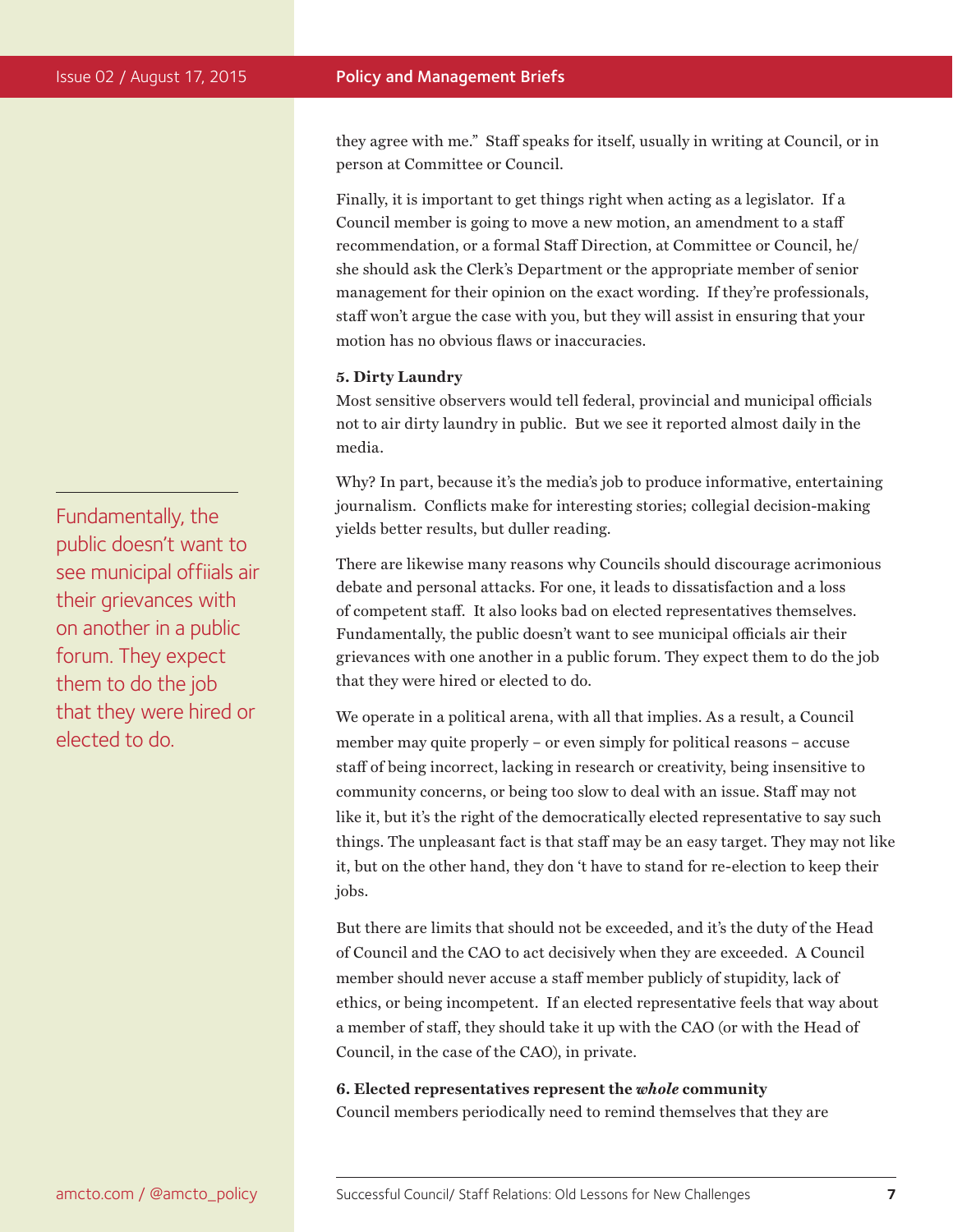The job of elected representatives is to make decisions based on the good of the broader public, including those who have not been heard at Council or in the media, and those who will come in the future.

legislators, and representatives, not just community delegates or 'customer service representatives'. They are representatives in a democratic process, not agents or "rubber stamps."

Given their electoral mandates, it can be difficult to reconcile the duty to represent a ward or an important community constituency, in relation to the broader community, including the disenfranchised, the less directly affected taxpayer, or those unseen who will have to live with their decisions in the future

The job of elected representatives is to make decisions based on the good of the broader public, including those who have not been heard at Council or in the media, and those who will come in the future. Council members need to 'find out the whole story', often by confirming what they hear from 'trusted sources'. It makes sense to rely on feedback received during the election, and in municipal customer satisfaction surveys, rather than simply accepting the wisdom of currently 'trending' views on social media or from Council delegations.

Ultimately, Council members must rely on their own judgment and 'due diligence', and then show leadership on issues. As the following point says, the job of the Council member is to make decisions, ideally based on the overall good of the community and the municipal corporation.

#### **7. Your time is valuable; your job is to make decisions**

Council members should not allow staff presentations or delegations to consume all the time that they have to debate and decide an issue. Occasionally, it may be necessary to schedule extra time to be sure everyone is heard on a contentious issue. But generally speaking, Council should ensure that decision-making time is safeguarded by not letting staff presentations or delegations consume all the time to debate and decide an issue. Many municipal Councils meet in the evenings, after all involved have had a full work day. Late evening decisions are often not good decisions.

Council members need to know that they can:

- Recommend that more items be relegated to the 'consent' agenda; or,
- "Take a pass" on an audio-visual presentation; or,
- Urge a staff advisor to be more brief; or,
- Ask several public delegations with essentially the same point to select a spokesperson, or to accept a limited speaking time, or to provide information in advance or in written form; and,
- Enact 'curfew' procedures for Council deliberations.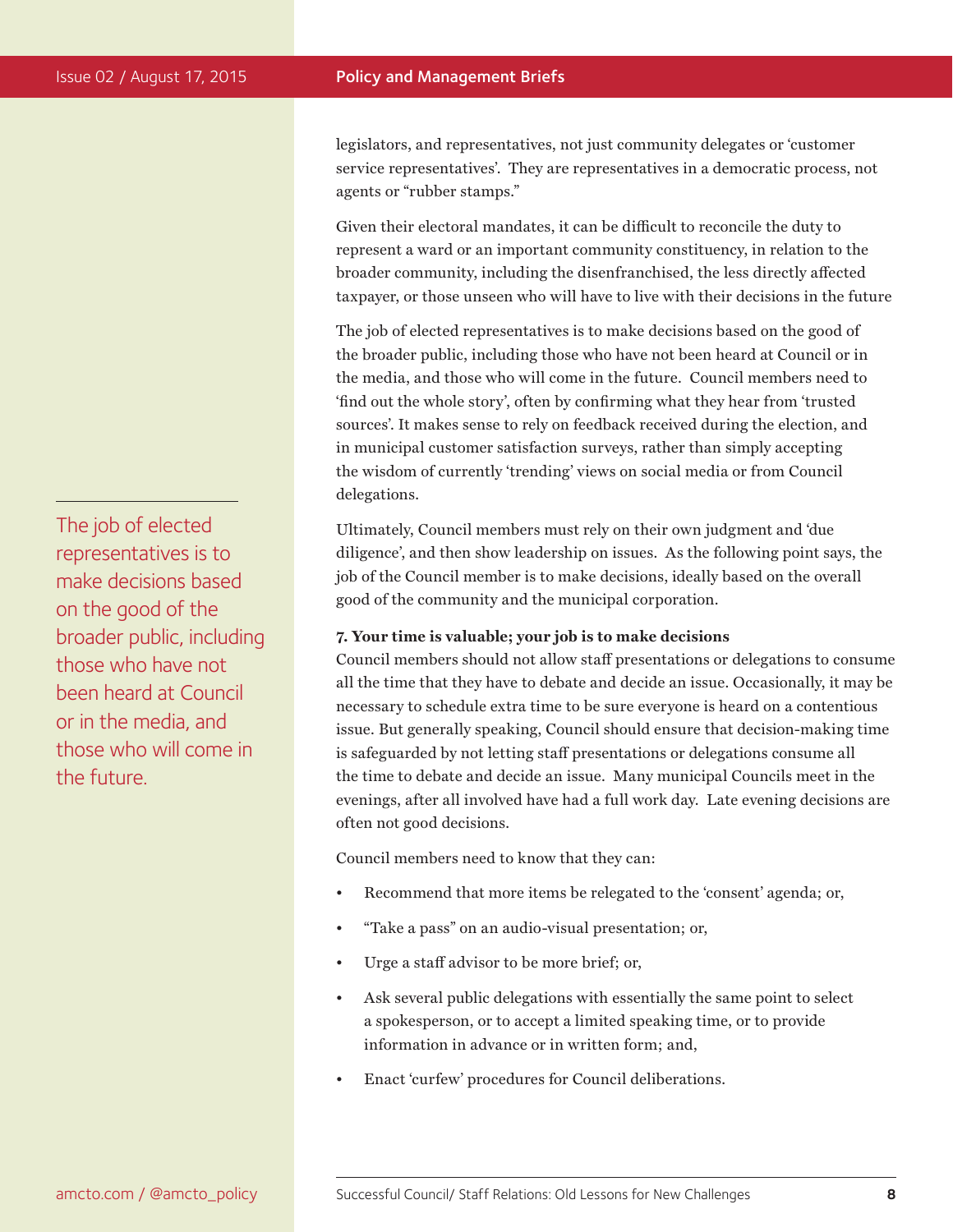Council members should continually remind themselves that their time is valuable, and that the community elects them to make decisions. The public process is important in local government. But the public process should inform and improve decision-making, not impede it or exhaust it.

#### **8. Make good use of staff time**

It is important for Councils to use of their staff resources to best advantage. Every staff report costs the taxpayers money, and takes staff time away from some other issue or problem that needs attention. Municipal staff have been downsized considerably in recent years, and these days it's important that staff time be used wisely by everyone.

Where possible, Council members should avoid the temptation to defer or to refer back for a staff report, if it really isn't necessary. For example, Council members should avoid asking for a staff report simply as a way to "get past" an unhappy public delegation.

If Council knows what it is going to do, or if it is not going to accede to some demand or objection, it should act. As rule, the broader community appreciates courage and decisiveness in its elected representatives, even if they may not always agree with the specifics of every individual decision.

#### *Staff directions*

In many municipalities, staff require a formal Staff Direction to be voted on by a committee and approved by Council before staff will put an item on the work program and devote a significant amount of time to it.

The application of this Staff Direction approach, of course, requires common sense judgment. If an individual councillor, or the Head of Council, makes a request for information that's already conveniently available, staff should readily provide it – and, generally, copy all members of Council, so that no one thinks anyone is being favoured. But if a Council member's request will be a lot of work, all staff should understand that both Council and the CAO expect staff only to undertake a larger assignment if a Staff Direction has been approved.

#### *Performance evaluations*

Finally, the public expects both elected representatives and municipal staff to do the jobs for which they are being paid by the municipal taxpayer. That can only be assured when goals and objectives are set and periodically reviewed: by Council for the CAO and through the CAO, for department heads; and by the CAO and management, for the rest of the staff establishment.

#### **9. Respect the Chain of Command**

Council members should be aware of 'who's in charge of what', so that they can deal with the appropriate member of senior management on anything

The public process is important in local government. But the public process should inform and improve decision-making, not impede or exhaust it.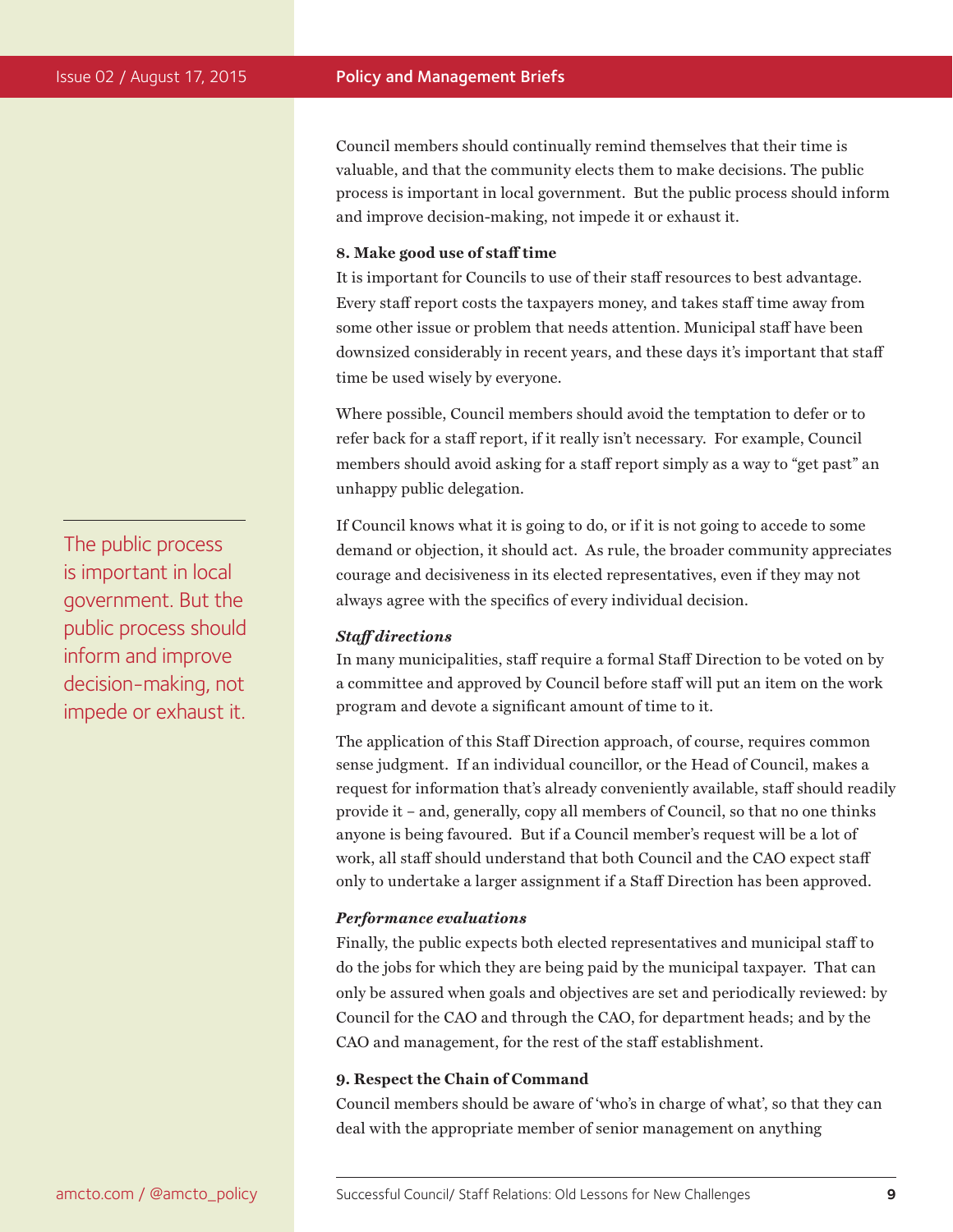of significance. Senior staff generally don't view Council members' requests on 'unimportant' things as an inconvenience, or something best directed to subordinates or the municipal 3-1-1 service. They know that these requests are often a good barometer of what's on the minds of Council members and the broader community.

In larger municipalities, there may be the need to ensure that Council members' staff do not act in a way that appears to direct departmental staff, or to usurp the role of management or the Council members themselves. Generally speaking, however, senior staff welcome direct contact with elected representatives, in part as a way to keep current with Council views in an informal setting.

#### **10. You're the Public Figure, Not Staff**

In most municipalities, there are formal or informal rules limiting staff comments to the media. On matters of public debate and public policy, that's more properly the job of elected officials. Of course, staff will provide information and advice, prepare media releases and social media 'content', and assume other related responsibilities. Comments to the media, if indeed staff are called upon to respond, will normally be limited to matters of fact, professional opinion, context and history.

Since staff are not generally in a position to comment publicly, elected officials should avoid commenting publicly on staff, leaving any comments about staff to committee meetings. As noted, it is good practice, once committee decisions have been made, to 'pass the ball' to the standing committee chair, or the 'champion' of the issue on Council, to explain, defend or promote the decision.

In some larger municipalities, such as those with a well-developed Standing Committee system or Committee-of-the-Whole process, staff rarely comment publicly at formal Council meetings. In fact, among the practices to be avoided are extensive public questioning of senior staff in Council by individual Council members, in a manner that is clearly political in intent or inquisitional in tone, in pursuit of the 'gotcha' answer.

The underlying objective of both of these good practices is to reinforce in the eyes of the public that elected representatives are in charge, and are seen to be in charge.

# Observe the Rules of the Road!

For many experienced readers from the municipal world, the foregoing observations may seem self-evident or common sense, or with luck, standard

The underlying objective of both of these good practices is to reinforce in the eyes of the public that elected representatives are in charge, and are seen to be in charge.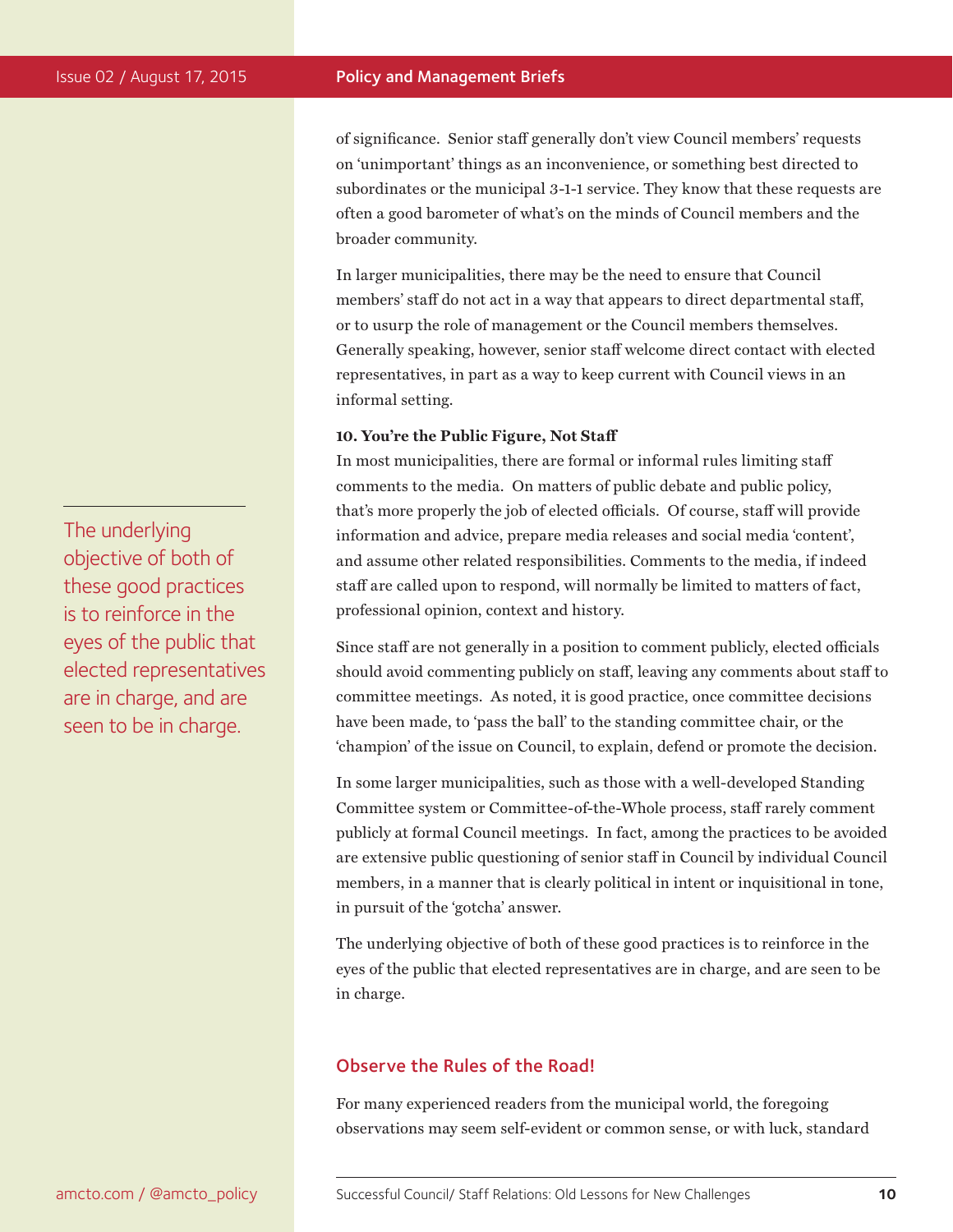operating procedure in your municipality. But applied judiciously, these policies and practices should prove useful in navigating the "friction-points" in the Council-staff relationship.

Councils and staff need to work together to ensure that everyone knows the "rules of the road.'' They must learn to communicate with one another effectively, and if problems arise, to deal with issues professionally, quickly and systematically.

After all, a good relationship will result in positive action. It will produce effective management and administration and a more satisfied community. And it will see Council members who get re-elected or who are drawn to public service by a commitment to collective success. After all, that's what we all strive for.

Councils and staff need to work together to ensure that everyone knows the "rules of the road." They must learn to communicate with one another effectively, and if problems arise, to deal with issues professionally, quickly and systematically.